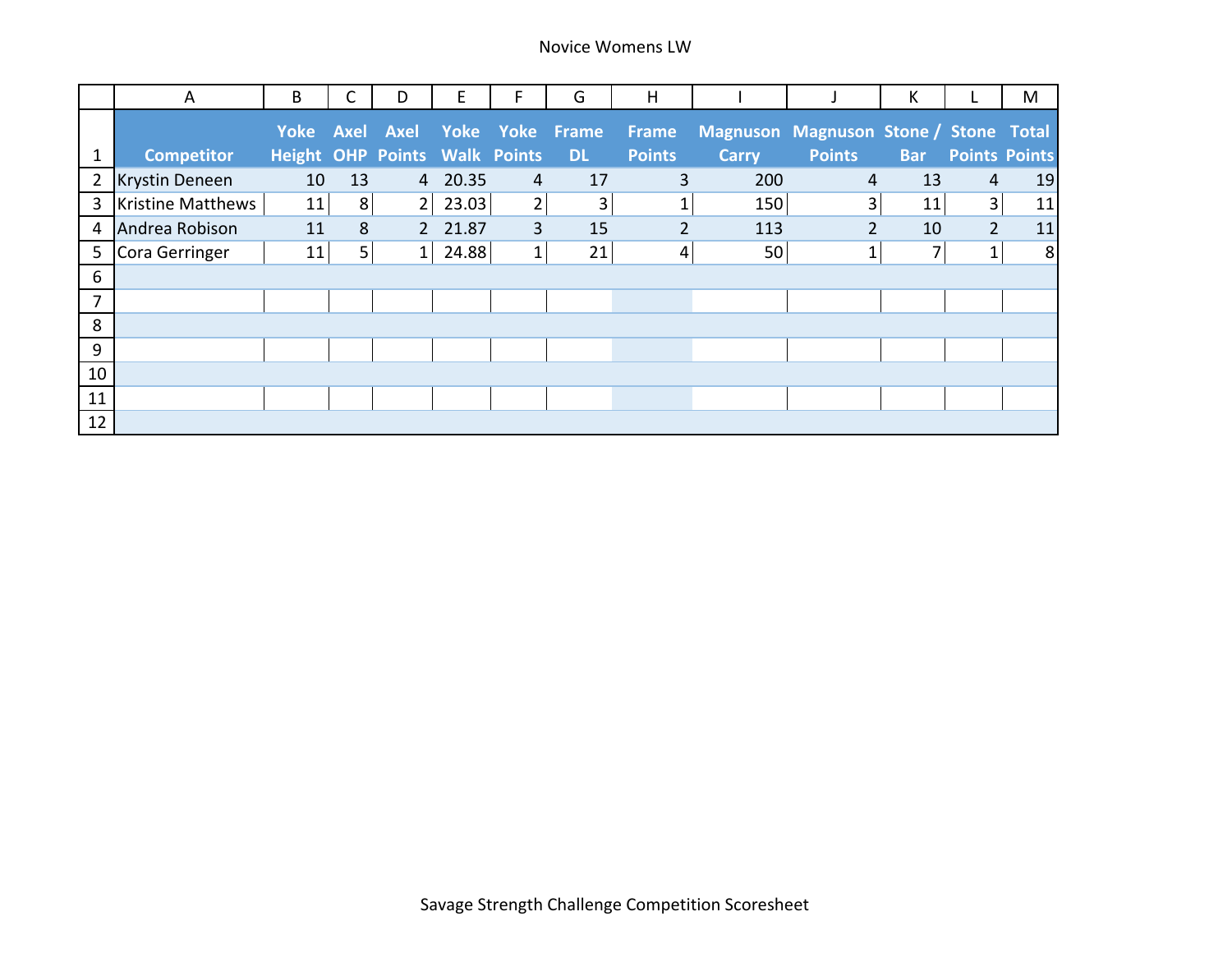|                | A                   | B                                    | С              | D | E       | F.           | G                              | H              |              |                                       | К          |                      | M  |
|----------------|---------------------|--------------------------------------|----------------|---|---------|--------------|--------------------------------|----------------|--------------|---------------------------------------|------------|----------------------|----|
|                |                     |                                      |                |   |         |              | Yoke Axel Axel Yoke Yoke Frame | Frame          |              | Magnuson Magnuson Stone / Stone Total |            |                      |    |
|                | <b>Competitor</b>   | <b>Height OHP Points Walk Points</b> |                |   |         |              | <b>DL</b>                      | <b>Points</b>  | <b>Carry</b> | <b>Points</b>                         | <b>Bar</b> | <b>Points Points</b> |    |
| $\overline{2}$ | <b>Mandy Mau</b>    | 9                                    | 13             |   | 3 25.03 | 3            | 18                             | $\overline{2}$ | 200          | $\overline{3}$                        | 13         | $\overline{3}$       | 14 |
| 3              | <b>Brie Frayne</b>  | 11                                   | 8              |   | 2 32.22 | $\mathbf{1}$ | 18                             | $\overline{2}$ | 144.17       | $\overline{2}$                        | 7          | 2                    | 9  |
| 4              | <b>Taylor Scher</b> | 11                                   | $\overline{7}$ |   | 1 28.28 | $2^{\circ}$  | 13                             | $\mathbf{1}$   | 100          | $\mathbf{1}$                          | 5          | $\mathbf{1}$         | 6  |
| 5              |                     |                                      |                |   |         |              |                                |                |              |                                       |            |                      |    |
| 6              |                     |                                      |                |   |         |              |                                |                |              |                                       |            |                      |    |
| 7              |                     |                                      |                |   |         |              |                                |                |              |                                       |            |                      |    |
| 8              |                     |                                      |                |   |         |              |                                |                |              |                                       |            |                      |    |
| 9              |                     |                                      |                |   |         |              |                                |                |              |                                       |            |                      |    |
| 10             |                     |                                      |                |   |         |              |                                |                |              |                                       |            |                      |    |
| 11             |                     |                                      |                |   |         |              |                                |                |              |                                       |            |                      |    |
| 12             |                     |                                      |                |   |         |              |                                |                |              |                                       |            |                      |    |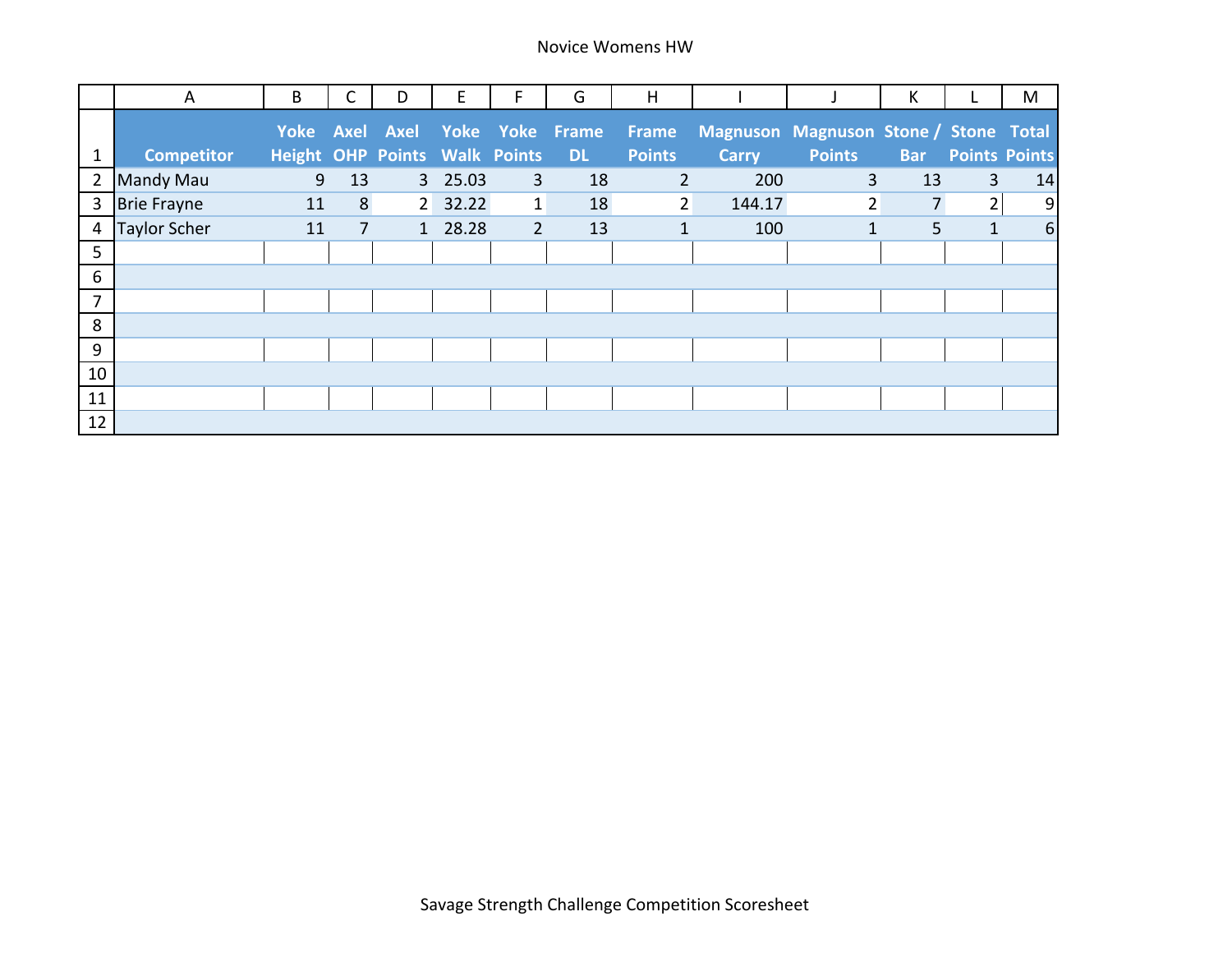|                | A                 | B                                    |                | D | E       | F            | G                                | H             |              |                                       | К          |              | M                    |
|----------------|-------------------|--------------------------------------|----------------|---|---------|--------------|----------------------------------|---------------|--------------|---------------------------------------|------------|--------------|----------------------|
|                |                   |                                      |                |   |         |              | Yoke Axel Axel Yoke Yoke Frame   | Frame         |              | Magnuson Magnuson Stone / Stone Total |            |              |                      |
|                | <b>Competitor</b> | <b>Height OHP Points Walk Points</b> |                |   |         |              | $\blacksquare$ DL $\blacksquare$ | <b>Points</b> | <b>Carry</b> | <b>Points</b>                         | <b>Bar</b> |              | <b>Points Points</b> |
| $\overline{2}$ | Tamara Green      | 11                                   | $\overline{7}$ |   | 1 38.25 | $\mathbf{1}$ | 19                               | $\mathbf{1}$  | 15.66        | $\mathbf{1}$                          | 9          | $\mathbf{1}$ | 5 <sub>l</sub>       |
| 3              |                   |                                      |                |   |         |              |                                  |               |              |                                       |            |              | $\overline{0}$       |
| 4              |                   |                                      |                |   |         |              |                                  |               |              |                                       |            |              | $\overline{0}$       |
| 5              |                   |                                      |                |   |         |              |                                  |               |              |                                       |            |              | $\overline{0}$       |
| 6              |                   |                                      |                |   |         |              |                                  |               |              |                                       |            |              | $\overline{0}$       |
| 7              |                   |                                      |                |   |         |              |                                  |               |              |                                       |            |              | $\overline{0}$       |
| 8              |                   |                                      |                |   |         |              |                                  |               |              |                                       |            |              | $\overline{0}$       |
| 9              |                   |                                      |                |   |         |              |                                  |               |              |                                       |            |              | $\overline{0}$       |
| 10             |                   |                                      |                |   |         |              |                                  |               |              |                                       |            |              | $\overline{0}$       |
| 11             |                   |                                      |                |   |         |              |                                  |               |              |                                       |            |              | $\overline{0}$       |
| 12             |                   |                                      |                |   |         |              |                                  |               |              |                                       |            |              | $\boldsymbol{0}$     |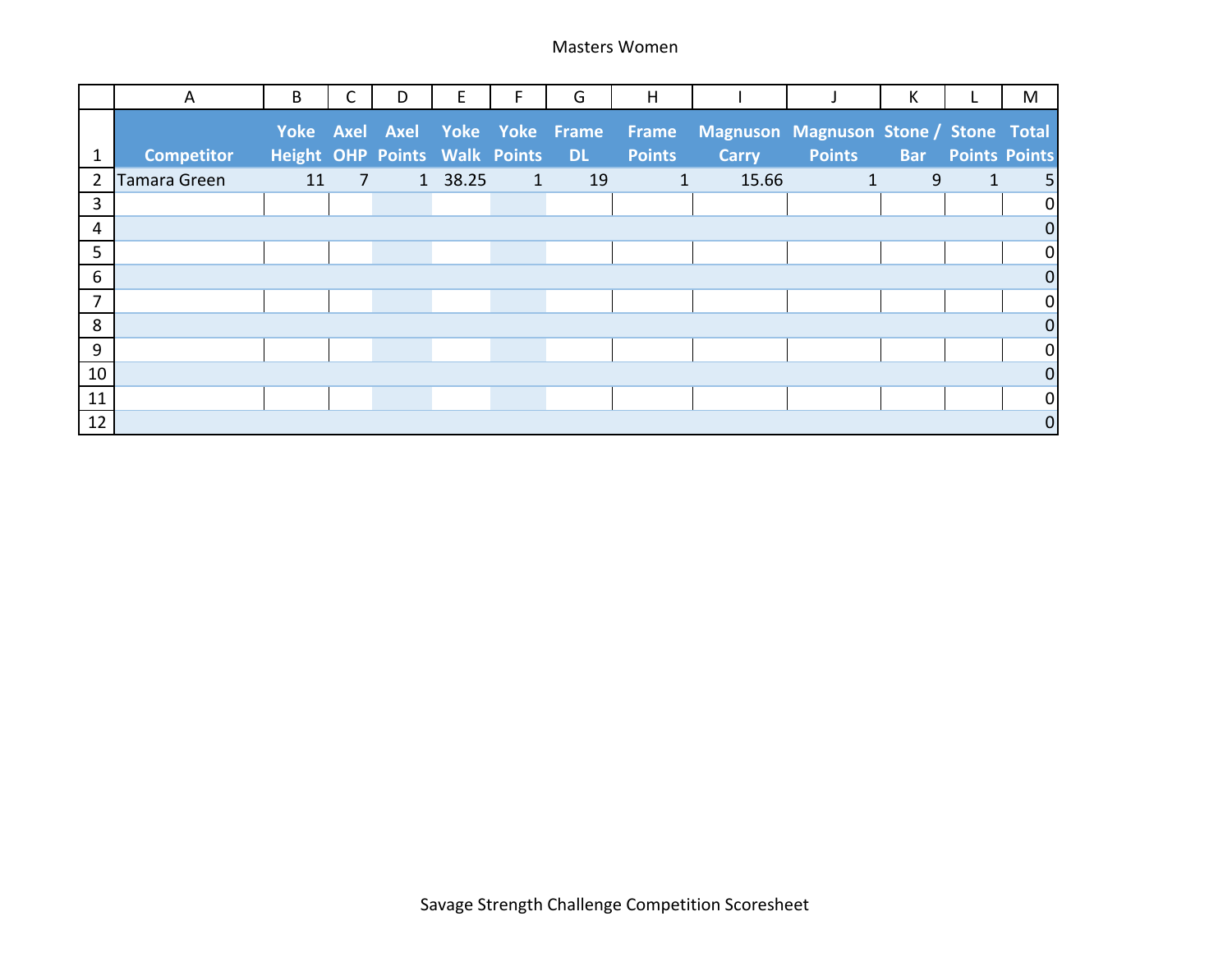|                | A                    | B                                    | С  | D | Е       | F.             | G                              | H             |              |                                       | К          |                | M                    |
|----------------|----------------------|--------------------------------------|----|---|---------|----------------|--------------------------------|---------------|--------------|---------------------------------------|------------|----------------|----------------------|
|                |                      |                                      |    |   |         |                | Yoke Axel Axel Yoke Yoke Frame | Frame         |              | Magnuson Magnuson Stone / Stone Total |            |                |                      |
|                | <b>Competitor</b>    | <b>Height OHP Points Walk Points</b> |    |   |         |                | <b>DL</b>                      | <b>Points</b> | <b>Carry</b> | <b>Points</b>                         | <b>Bar</b> |                | <b>Points Points</b> |
| $\overline{2}$ | Jess Fithen          | 6                                    | 11 |   | 2 21.88 | 3              | 13                             | $\mathbf{1}$  | 450          | 3                                     | 9          | 3              | 12                   |
| 3              | Jill Meekin          | 10                                   | 11 | 2 | 33.03   | $\overline{2}$ | 15                             | 2             | 102          |                                       | 3          | 1<br>T.        | $\overline{9}$       |
| 4              | <b>Lindsey Craft</b> | 11                                   | 10 |   | 1 34.65 | $\mathbf{1}$   | 16                             | 3             | 68.75        | 1                                     | 4          | $\overline{2}$ | 8                    |
| 5              |                      |                                      |    |   |         |                |                                |               |              |                                       |            |                |                      |
| 6              |                      |                                      |    |   |         |                |                                |               |              |                                       |            |                |                      |
| 7              |                      |                                      |    |   |         |                |                                |               |              |                                       |            |                |                      |
| 8              |                      |                                      |    |   |         |                |                                |               |              |                                       |            |                |                      |
| 9              |                      |                                      |    |   |         |                |                                |               |              |                                       |            |                |                      |
| 10             |                      |                                      |    |   |         |                |                                |               |              |                                       |            |                |                      |
| 11             |                      |                                      |    |   |         |                |                                |               |              |                                       |            |                |                      |
| 12             |                      |                                      |    |   |         |                |                                |               |              |                                       |            |                |                      |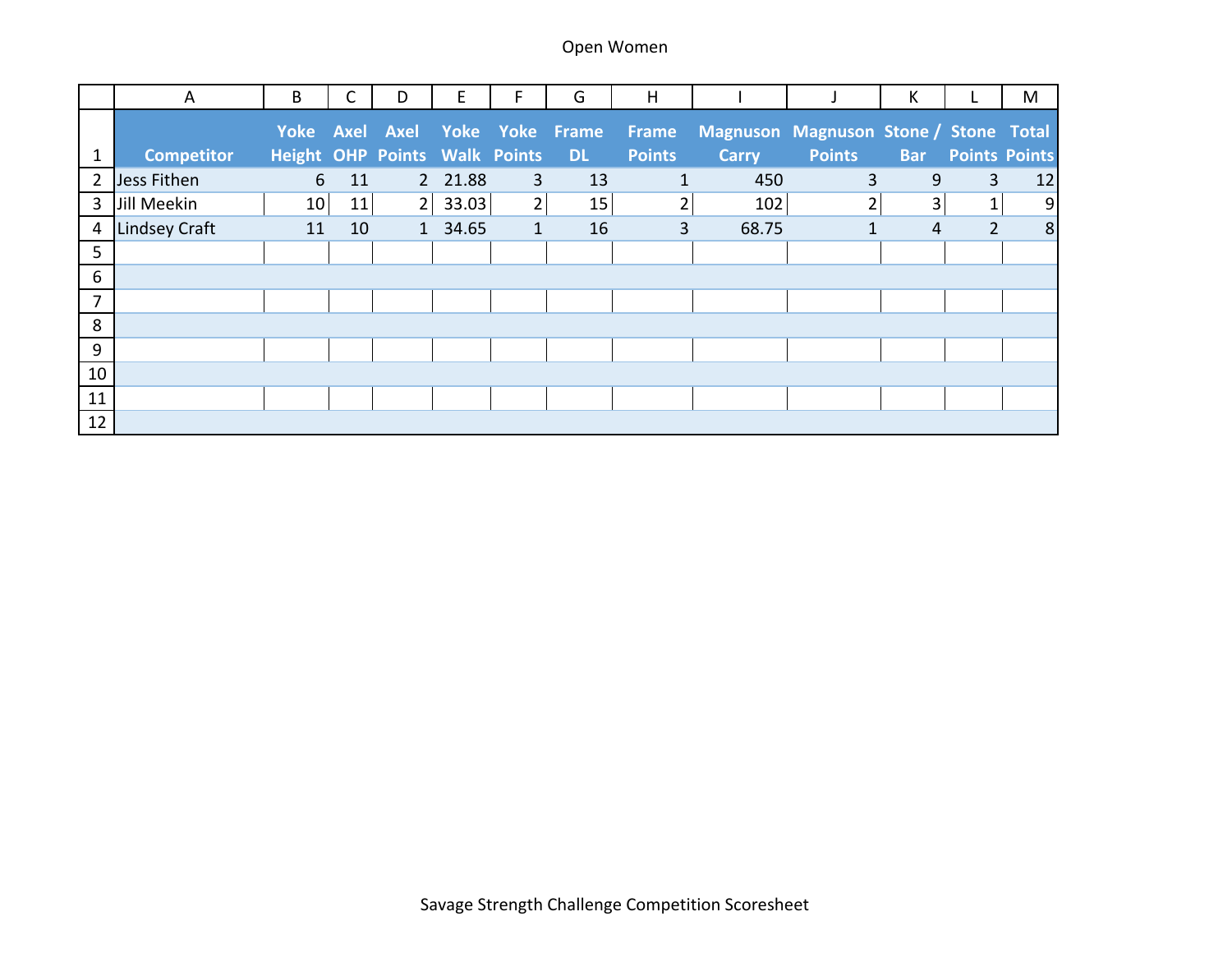Teen

|    | A                      | B                                    |      | D               | Е       | F              | G               | H              |              |                                       | К          |                      | M  |
|----|------------------------|--------------------------------------|------|-----------------|---------|----------------|-----------------|----------------|--------------|---------------------------------------|------------|----------------------|----|
|    |                        | <b>Yoke</b>                          | Axel | <b>Axel</b>     |         |                | Yoke Yoke Frame | <b>Frame</b>   |              | Magnuson Magnuson Stone / Stone Total |            |                      |    |
|    | <b>Competitor</b>      | <b>Height OHP Points Walk Points</b> |      |                 |         |                | <b>DL</b>       | <b>Points</b>  | <b>Carry</b> | <b>Points</b>                         | <b>Bar</b> | <b>Points Points</b> |    |
| 2  | Laken Schmitz          | $\overline{3}$                       | 13   |                 | 6 16.75 | 5              | 32              | 7              | 250          | $\overline{7}$                        | 14         | $\overline{7}$       | 32 |
| 3  | <b>Chase Bradley</b>   | 3.5                                  | 13   | $6 \mid$        | 13.25   | $\overline{7}$ | 28              | 6              | 215.42       | $6 \overline{6}$                      | 13         | 6 <sup>1</sup>       | 31 |
| 4  | <b>Mikey Hettinger</b> | 2.5                                  | 10   |                 | 5 15.84 | 6              | 27              | 5              | 214.25       | 5 <sup>1</sup>                        | 10         | 4                    | 25 |
| 5  | Jerry Farmer           | 3                                    | 5    | $1\overline{ }$ | 21.22   | $\overline{2}$ | 22              | 4              | 200          | 4                                     | 10         | $\overline{4}$       | 15 |
| 6  | Jack Sherman           | 3                                    | 8    | 3               | 17.44   | 4              | 19              | $\overline{2}$ | 110          |                                       | 9          | $\overline{3}$       | 13 |
|    | Jace Addison           | 2.5                                  | 9    | $\overline{4}$  | 21.47   | 1              | 19              | $\overline{2}$ | 192          | 3                                     | 6          | $\overline{2}$       | 12 |
| 8  | Dalton Folger-Macy     | 3                                    | 6    | $\overline{2}$  | 17.6    | 3              | 14              | $\mathbf{1}$   | 114.58       | $\overline{2}$                        | 5          | $\mathbf{1}$         | 9  |
| 9  |                        |                                      |      |                 |         |                |                 |                |              |                                       |            |                      |    |
| 10 |                        |                                      |      |                 |         |                |                 |                |              |                                       |            |                      |    |
| 11 |                        |                                      |      |                 |         |                |                 |                |              |                                       |            |                      |    |
| 12 |                        |                                      |      |                 |         |                |                 |                |              |                                       |            |                      |    |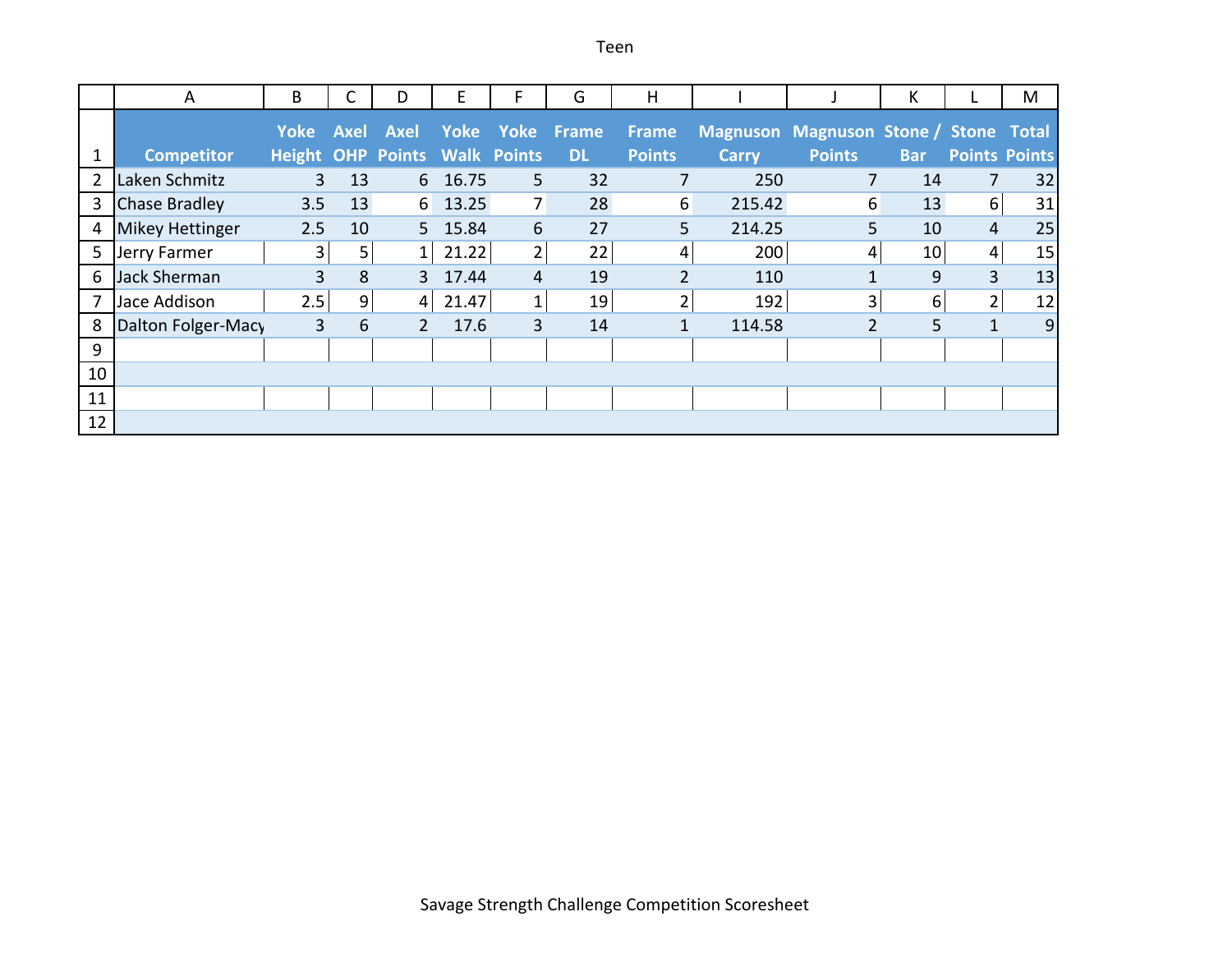|                | A                     | B                                    | С              | D | E        | F              | G                              | H              |              |                                       | К              |                | M                    |
|----------------|-----------------------|--------------------------------------|----------------|---|----------|----------------|--------------------------------|----------------|--------------|---------------------------------------|----------------|----------------|----------------------|
|                |                       |                                      |                |   |          |                | Yoke Axel Axel Yoke Yoke Frame | Frame          |              | Magnuson Magnuson Stone / Stone Total |                |                |                      |
| 1              | <b>Competitor</b>     | <b>Height OHP Points Walk Points</b> |                |   |          |                | <b>DL</b>                      | <b>Points</b>  | <b>Carry</b> | <b>Points</b>                         | <b>Bar</b>     |                | <b>Points Points</b> |
| $\overline{2}$ | Kyle Henderson        | 3                                    | 7              |   | 3 27.18  | 4              | 23                             | 3              | 321.58       | 4                                     | 9              | 4              | 18                   |
| 3              | Zachery Elliott       | 3 <sup>1</sup>                       | 8              | 4 | 44.06    | 3              | 21                             | 2              | 306.33       | 3                                     | 8              | 3              | 15                   |
| 4              | <b>Jose Torres</b>    | 3.5                                  | $\mathbf{1}$   |   | 1 119'9" | $\overline{2}$ | 28                             | $\overline{4}$ | 250          | 1                                     | $\overline{3}$ | $\mathbf{1}$   | $\overline{9}$       |
| 5              | <b>Mitch Lankford</b> | 3.5                                  | $\overline{4}$ |   | 2 113'5" | $\mathbf{1}$   | 15                             | 1              | 288          | 2                                     | $6\phantom{1}$ | $\overline{2}$ | 8                    |
| 6              |                       |                                      |                |   |          |                |                                |                |              |                                       |                |                |                      |
| $\overline{7}$ |                       |                                      |                |   |          |                |                                |                |              |                                       |                |                |                      |
| 8              |                       |                                      |                |   |          |                |                                |                |              |                                       |                |                |                      |
| 9              |                       |                                      |                |   |          |                |                                |                |              |                                       |                |                |                      |
| 10             |                       |                                      |                |   |          |                |                                |                |              |                                       |                |                |                      |
| 11             |                       |                                      |                |   |          |                |                                |                |              |                                       |                |                |                      |
| 12             |                       |                                      |                |   |          |                |                                |                |              |                                       |                |                |                      |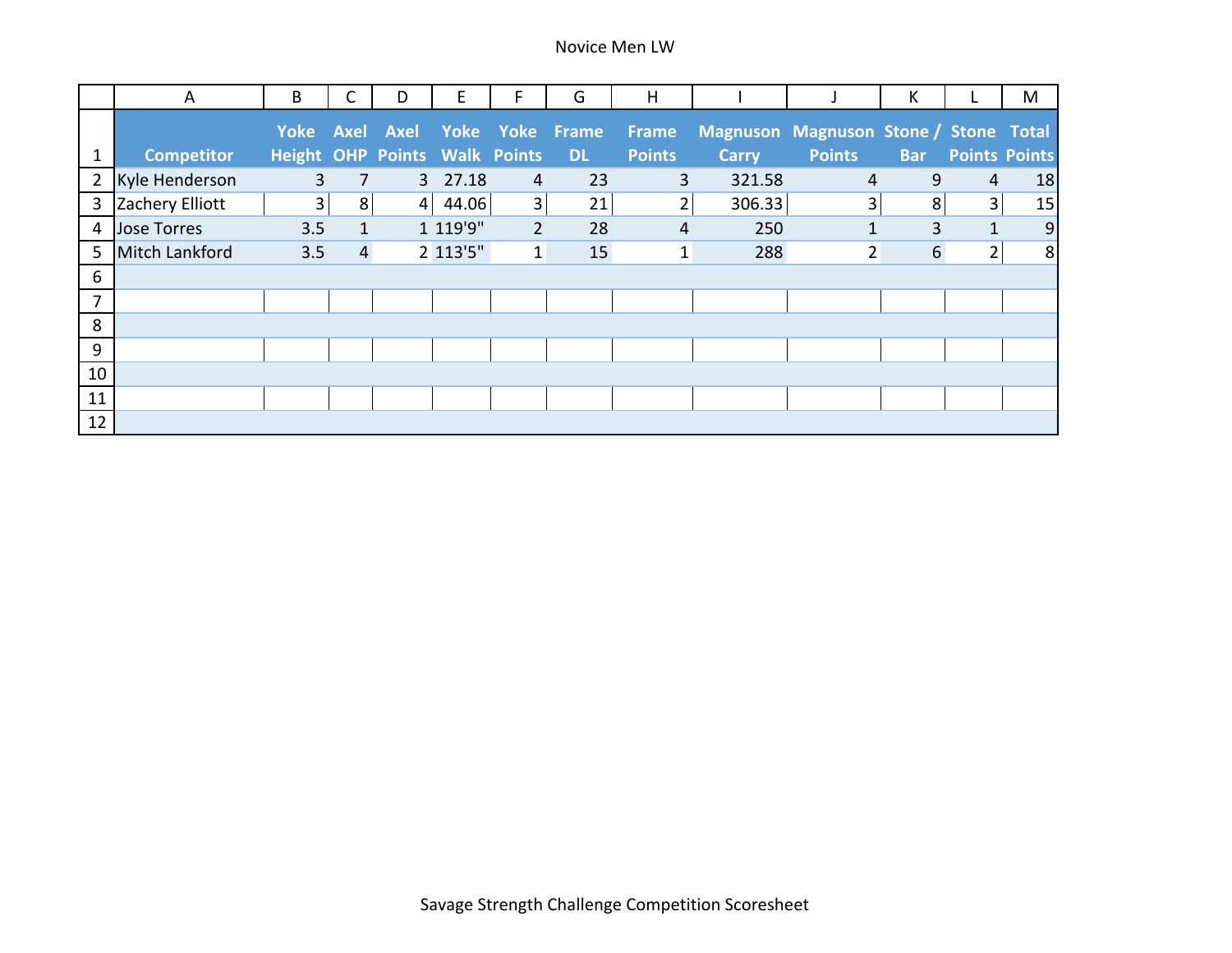|                | A                     | B                                    | С              | D | Е        | F.             | G                              | H              |              |                                       | К              |              | M                    |
|----------------|-----------------------|--------------------------------------|----------------|---|----------|----------------|--------------------------------|----------------|--------------|---------------------------------------|----------------|--------------|----------------------|
|                |                       |                                      |                |   |          |                | Yoke Axel Axel Yoke Yoke Frame | Frame          |              | Magnuson Magnuson Stone / Stone Total |                |              |                      |
|                | Competitor            | <b>Height OHP Points Walk Points</b> |                |   |          |                | <b>DL</b>                      | <b>Points</b>  | <b>Carry</b> | <b>Points</b>                         | <b>Bar</b>     |              | <b>Points Points</b> |
| $\overline{2}$ | Robert Spangler       | 3                                    | $\overline{3}$ |   | 2 25.62  | $\overline{4}$ | 15                             | 3              | 150          | 4                                     | 4              | 4            | 17                   |
| 3              | Patrick Parker        | 2.5                                  | $\overline{3}$ |   | 2 37.53  | $\overline{3}$ | 15                             | 3              | 149          | 3                                     | $\overline{2}$ | 1            | 12                   |
| 4              | <b>Charles Parker</b> | 2.5                                  | 6              |   | 4 40.34  | $\overline{2}$ | 14                             | $\overline{2}$ | 126.58       | $\overline{2}$                        | $\overline{2}$ | $\mathbf{1}$ | 11                   |
| 5              | Dave Morrow           | $\overline{3}$                       | $\overline{0}$ |   | 0, 55.15 | $\mathbf{1}$   | $\overline{4}$                 | $\mathbf{1}$   | 26.66        | $\mathbf{1}$                          | $\overline{2}$ | $\mathbf{1}$ | $\overline{4}$       |
| 6              |                       |                                      |                |   |          |                |                                |                |              |                                       |                |              |                      |
| $\overline{7}$ |                       |                                      |                |   |          |                |                                |                |              |                                       |                |              |                      |
| 8              |                       |                                      |                |   |          |                |                                |                |              |                                       |                |              |                      |
| 9              |                       |                                      |                |   |          |                |                                |                |              |                                       |                |              |                      |
| 10             |                       |                                      |                |   |          |                |                                |                |              |                                       |                |              |                      |
| 11             |                       |                                      |                |   |          |                |                                |                |              |                                       |                |              |                      |
| 12             |                       |                                      |                |   |          |                |                                |                |              |                                       |                |              |                      |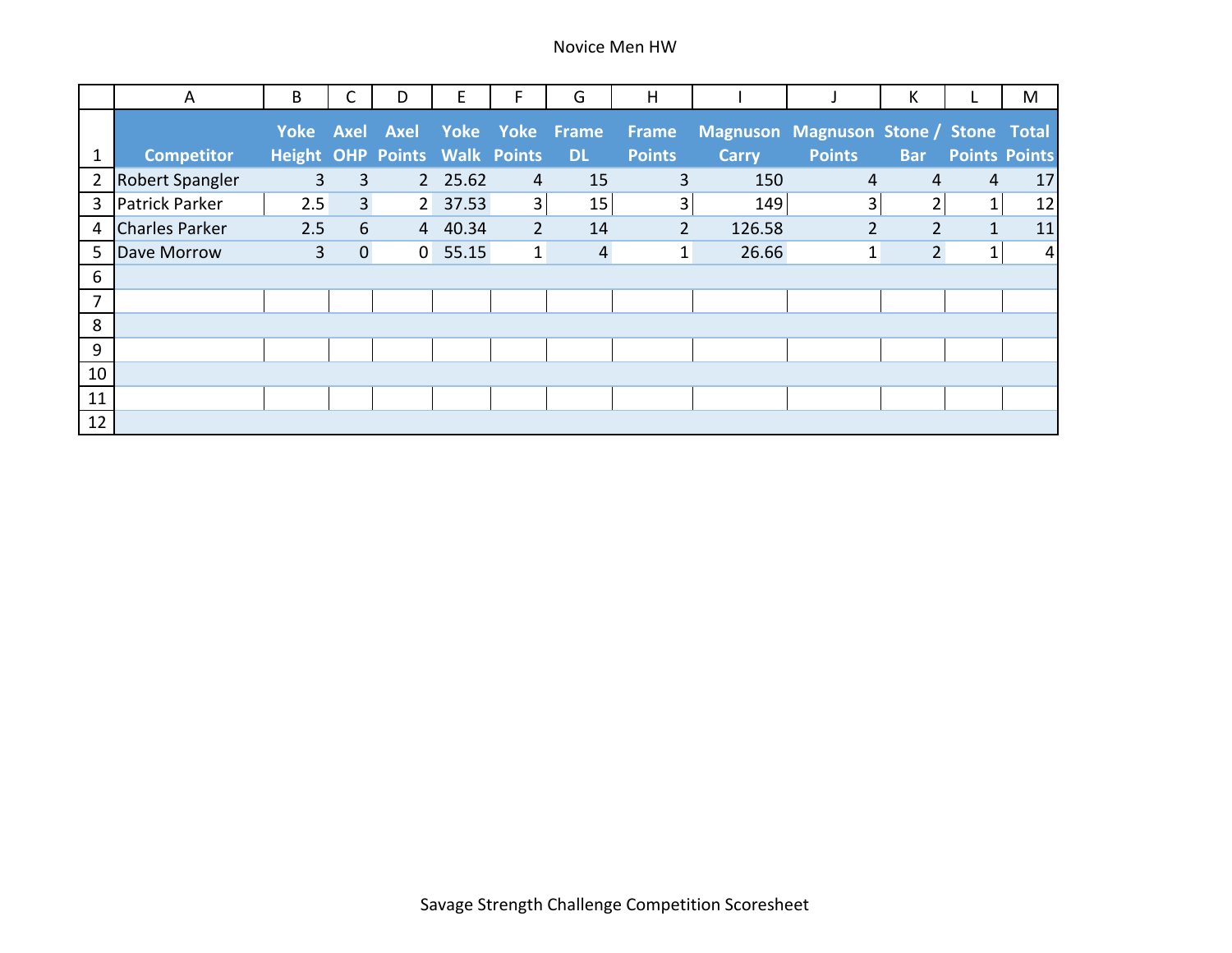Masters

|                | A                   | B                                    |                | D | E       | F.             | G                              | H             |              |                                       | К              |                      | M                |
|----------------|---------------------|--------------------------------------|----------------|---|---------|----------------|--------------------------------|---------------|--------------|---------------------------------------|----------------|----------------------|------------------|
|                |                     |                                      |                |   |         |                | Yoke Axel Axel Yoke Yoke Frame | Frame         |              | Magnuson Magnuson Stone / Stone Total |                |                      |                  |
|                | <b>Competitor</b>   | <b>Height OHP Points Walk Points</b> |                |   |         |                | <b>DL</b>                      | <b>Points</b> | <b>Carry</b> | <b>Points</b>                         | <b>Bar</b>     | <b>Points Points</b> |                  |
| 2              | <b>Bud White</b>    | 3.5                                  | 5 <sup>1</sup> |   | 1 36.88 | $\overline{2}$ | 21                             | 3             | 112.33       | 3                                     | 5 <sup>5</sup> | $\mathbf{1}$         | 10               |
| 3              | John Barrett        | $2^{\circ}$                          | 5 <sup>5</sup> |   | 1 27.44 | 3 <sup>1</sup> | 20                             | 1             | 100          | $\mathbf{1}$                          | 5              | 1                    | $\overline{7}$   |
| 4              | <b>Shawn Brooks</b> | $\overline{3}$                       | 5 <sup>5</sup> |   | 1 49.81 | $\mathbf{1}$   | 20                             | $\mathbf{1}$  | 100          | 1                                     | 6              | $\overline{3}$       | $\boldsymbol{6}$ |
| 5              |                     |                                      |                |   |         |                |                                |               |              |                                       |                |                      |                  |
| 6              |                     |                                      |                |   |         |                |                                |               |              |                                       |                |                      |                  |
| $\overline{7}$ |                     |                                      |                |   |         |                |                                |               |              |                                       |                |                      |                  |
| 8              |                     |                                      |                |   |         |                |                                |               |              |                                       |                |                      |                  |
| $9\,$          |                     |                                      |                |   |         |                |                                |               |              |                                       |                |                      |                  |
| 10             |                     |                                      |                |   |         |                |                                |               |              |                                       |                |                      |                  |
| 11             |                     |                                      |                |   |         |                |                                |               |              |                                       |                |                      |                  |
| 12             |                     |                                      |                |   |         |                |                                |               |              |                                       |                |                      |                  |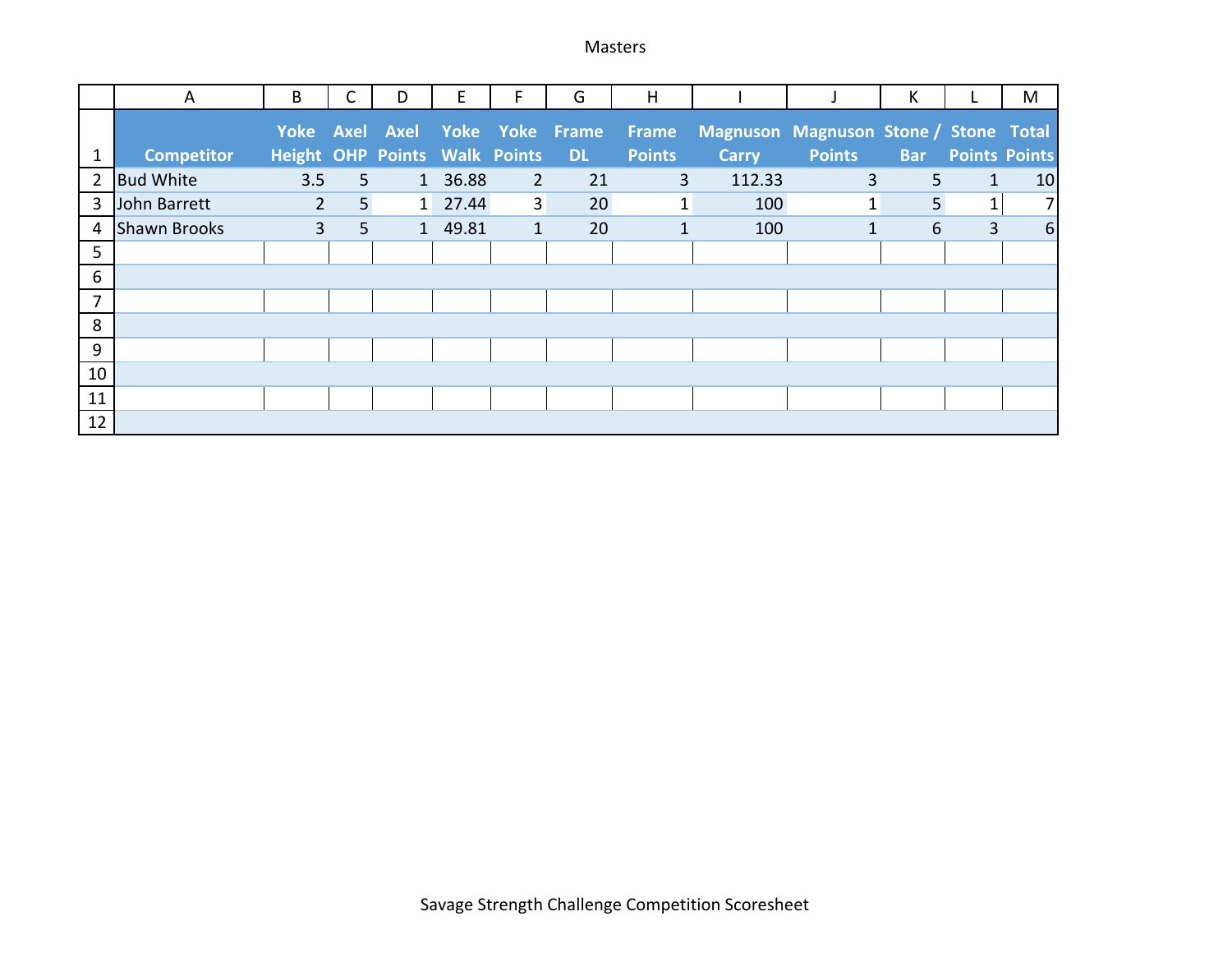|                | A                   | B                                    |                | D | E         | F.             | G                              | H              |              |                                       | К            |                      | M              |
|----------------|---------------------|--------------------------------------|----------------|---|-----------|----------------|--------------------------------|----------------|--------------|---------------------------------------|--------------|----------------------|----------------|
|                |                     |                                      |                |   |           |                | Yoke Axel Axel Yoke Yoke Frame | Frame          |              | Magnuson Magnuson Stone / Stone Total |              |                      |                |
|                | <b>Competitor</b>   | <b>Height OHP Points Walk Points</b> |                |   |           |                | <b>DL</b>                      | <b>Points</b>  | <b>Carry</b> | <b>Points</b>                         | <b>Bar</b>   | <b>Points Points</b> |                |
| $\overline{2}$ | <b>Nick Stetzel</b> | 3.5                                  | $\mathbf{1}$   |   | 3 32.28   | 3              | 12                             | 3              | 100          | 3                                     | $\mathbf{0}$ | $\overline{0}$       | 12             |
| 3              | Thomas Abbott       | 3.5                                  | $\overline{0}$ |   | 0 119'10' | 2 <sub>1</sub> | 3                              | $\mathbf{1}$   | 82.5         | 2                                     | $\Omega$     | 0                    | 5              |
| 4              | James Fields        | 4                                    | $\overline{0}$ |   | 0 42'9"   | $\mathbf{1}$   | 8                              | $\overline{2}$ | 70.17        |                                       | $\mathbf{0}$ | $\mathbf{0}$         | $\overline{4}$ |
| 5              |                     |                                      |                |   |           |                |                                |                |              |                                       |              |                      |                |
| 6              |                     |                                      |                |   |           |                |                                |                |              |                                       |              |                      |                |
| $\overline{7}$ |                     |                                      |                |   |           |                |                                |                |              |                                       |              |                      |                |
| 8              |                     |                                      |                |   |           |                |                                |                |              |                                       |              |                      |                |
| 9              |                     |                                      |                |   |           |                |                                |                |              |                                       |              |                      |                |
| 10             |                     |                                      |                |   |           |                |                                |                |              |                                       |              |                      |                |
| 11             |                     |                                      |                |   |           |                |                                |                |              |                                       |              |                      |                |
| 12             |                     |                                      |                |   |           |                |                                |                |              |                                       |              |                      |                |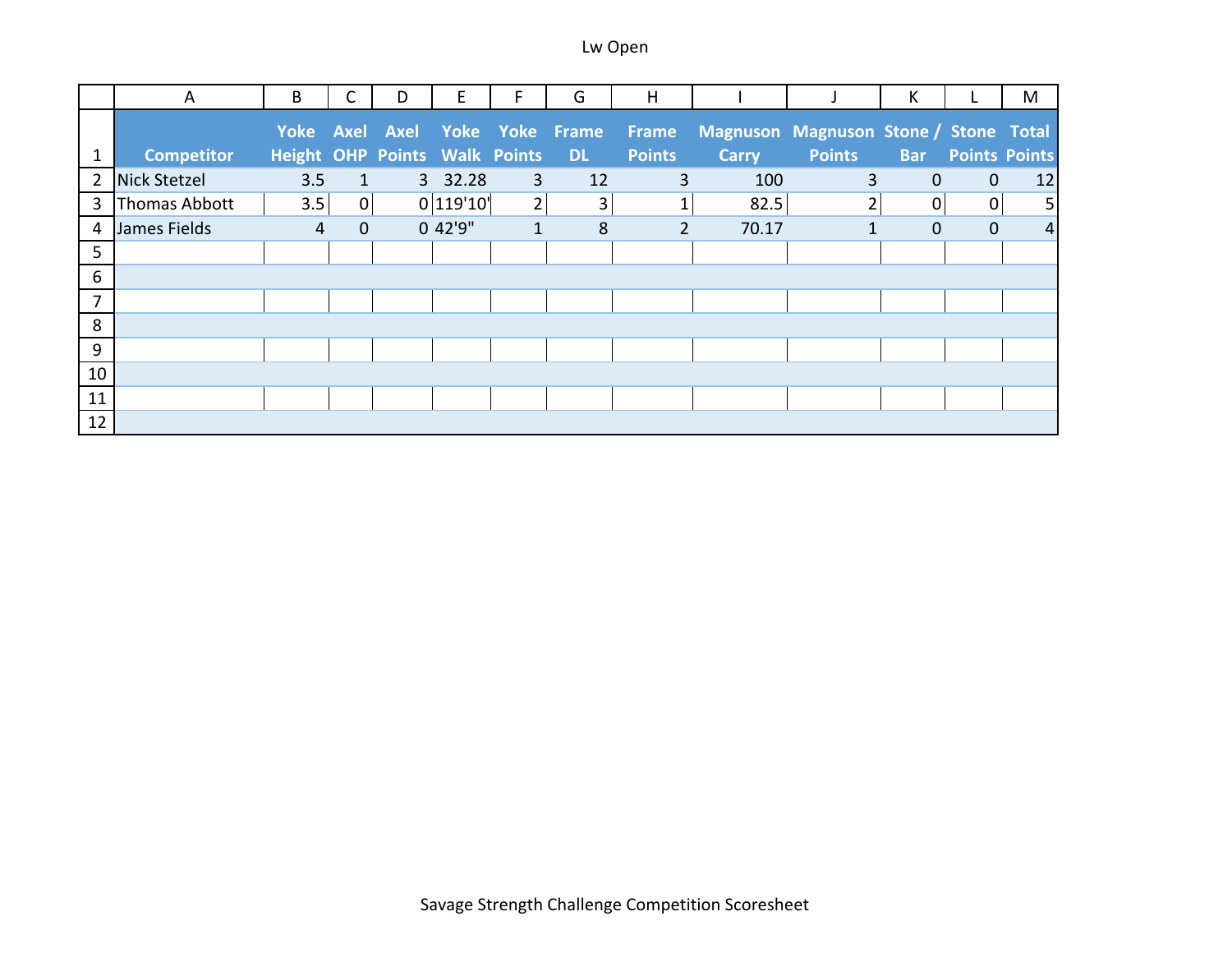|                | A                  | B                                    | С              | D | Е        | F              | G                              | H              |              |                                       | К            |                      | M              |
|----------------|--------------------|--------------------------------------|----------------|---|----------|----------------|--------------------------------|----------------|--------------|---------------------------------------|--------------|----------------------|----------------|
|                |                    |                                      |                |   |          |                | Yoke Axel Axel Yoke Yoke Frame | Frame          |              | Magnuson Magnuson Stone / Stone Total |              |                      |                |
|                | Competitor         | <b>Height OHP Points Walk Points</b> |                |   |          |                | <b>DL</b>                      | <b>Points</b>  | <b>Carry</b> | <b>Points</b>                         | <b>Bar</b>   | <b>Points Points</b> |                |
| $\overline{2}$ | <b>Ronald King</b> | 4                                    | $\overline{4}$ |   | 2 43.41  | $\overline{2}$ | 18                             | $\overline{2}$ | 50           | $\overline{2}$                        | 3            | $\overline{2}$       | 10             |
| 3              | Michael Lippelt    | 3.5                                  | 0              |   | 0 83'10' | 1              | 12                             | $\mathbf{1}$   | 27.92        |                                       | $\mathbf{1}$ | $\mathbf{1}$         | $\overline{4}$ |
| 4              |                    |                                      |                |   |          |                |                                |                |              |                                       |              |                      |                |
| 5              |                    |                                      |                |   |          |                |                                |                |              |                                       |              |                      |                |
| $6\,$          |                    |                                      |                |   |          |                |                                |                |              |                                       |              |                      |                |
| 7              |                    |                                      |                |   |          |                |                                |                |              |                                       |              |                      |                |
| 8              |                    |                                      |                |   |          |                |                                |                |              |                                       |              |                      |                |
| 9              |                    |                                      |                |   |          |                |                                |                |              |                                       |              |                      |                |
| 10             |                    |                                      |                |   |          |                |                                |                |              |                                       |              |                      |                |
| 11             |                    |                                      |                |   |          |                |                                |                |              |                                       |              |                      |                |
| 12             |                    |                                      |                |   |          |                |                                |                |              |                                       |              |                      |                |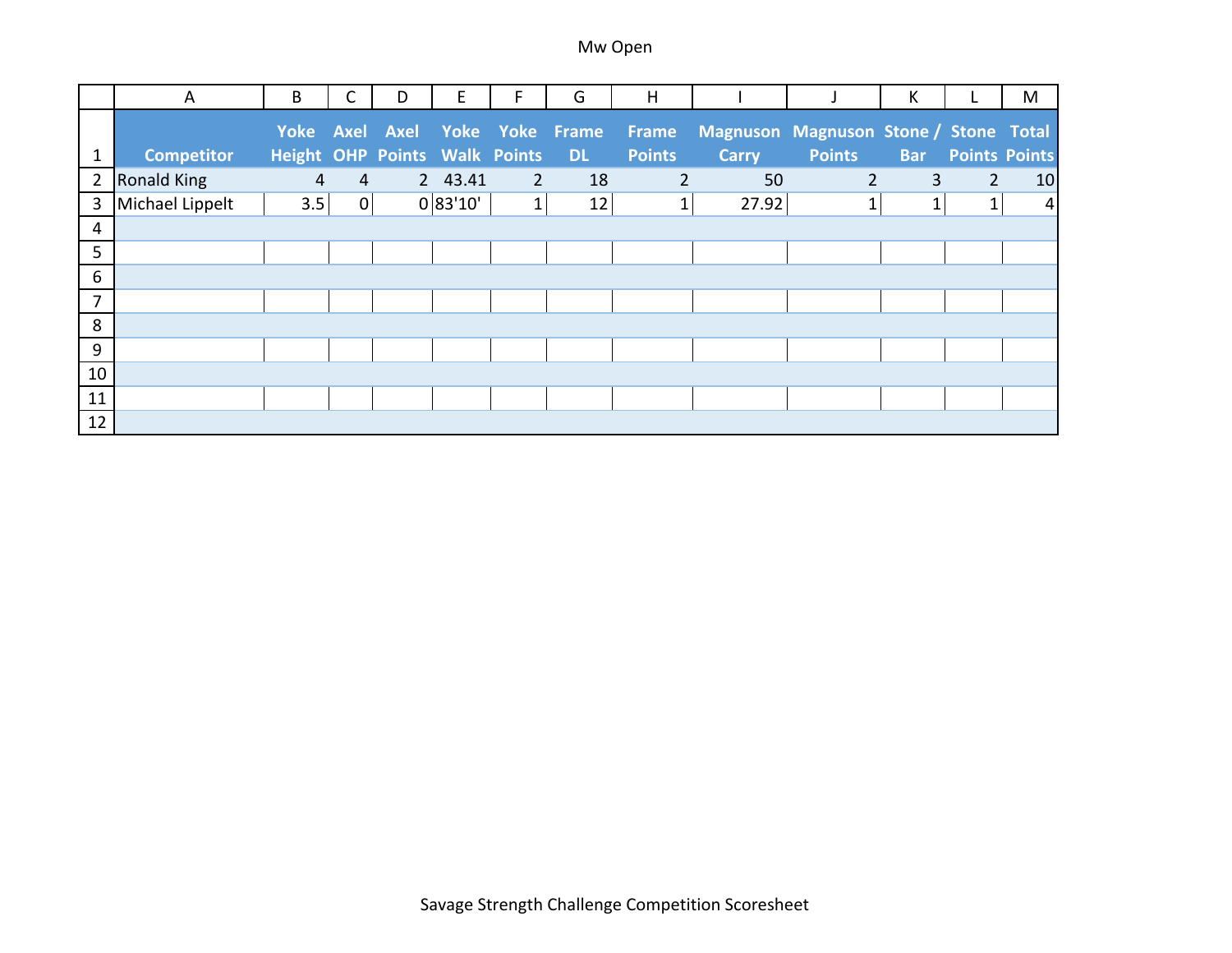|                | A                 | B                             |   | D | Е       | F              | G                              | H              |              |                                       | К              |                      | M              |
|----------------|-------------------|-------------------------------|---|---|---------|----------------|--------------------------------|----------------|--------------|---------------------------------------|----------------|----------------------|----------------|
|                |                   |                               |   |   |         |                | Yoke Axel Axel Yoke Yoke Frame | Frame          |              | Magnuson Magnuson Stone / Stone Total |                |                      |                |
| $\mathbf{1}$   | <b>Competitor</b> | Height OHP Points Walk Points |   |   |         |                | <b>DL</b>                      | <b>Points</b>  | <b>Carry</b> | <b>Points</b>                         | <b>Bar</b>     | <b>Points Points</b> |                |
| 2              | <b>Adam Derks</b> | 3                             | 7 |   | 2 30.28 | $\overline{2}$ | 14                             | $\overline{2}$ | 150          | $\overline{2}$                        | 3              | $\overline{2}$       | 10             |
| 3              | Chris Schuman     | 2.5                           | 0 |   | 0 60'   | $\mathbf{1}$   | 13                             | $\mathbf{1}$   | 118.33       |                                       | $\overline{2}$ | 1                    | $\overline{4}$ |
| $\overline{4}$ |                   |                               |   |   |         |                |                                |                |              |                                       |                |                      |                |
| 5              |                   |                               |   |   |         |                |                                |                |              |                                       |                |                      |                |
| 6              |                   |                               |   |   |         |                |                                |                |              |                                       |                |                      |                |
| $\overline{7}$ |                   |                               |   |   |         |                |                                |                |              |                                       |                |                      |                |
| 8              |                   |                               |   |   |         |                |                                |                |              |                                       |                |                      |                |
| 9              |                   |                               |   |   |         |                |                                |                |              |                                       |                |                      |                |
| $10\,$         |                   |                               |   |   |         |                |                                |                |              |                                       |                |                      |                |
| 11             |                   |                               |   |   |         |                |                                |                |              |                                       |                |                      |                |
| 12             |                   |                               |   |   |         |                |                                |                |              |                                       |                |                      |                |